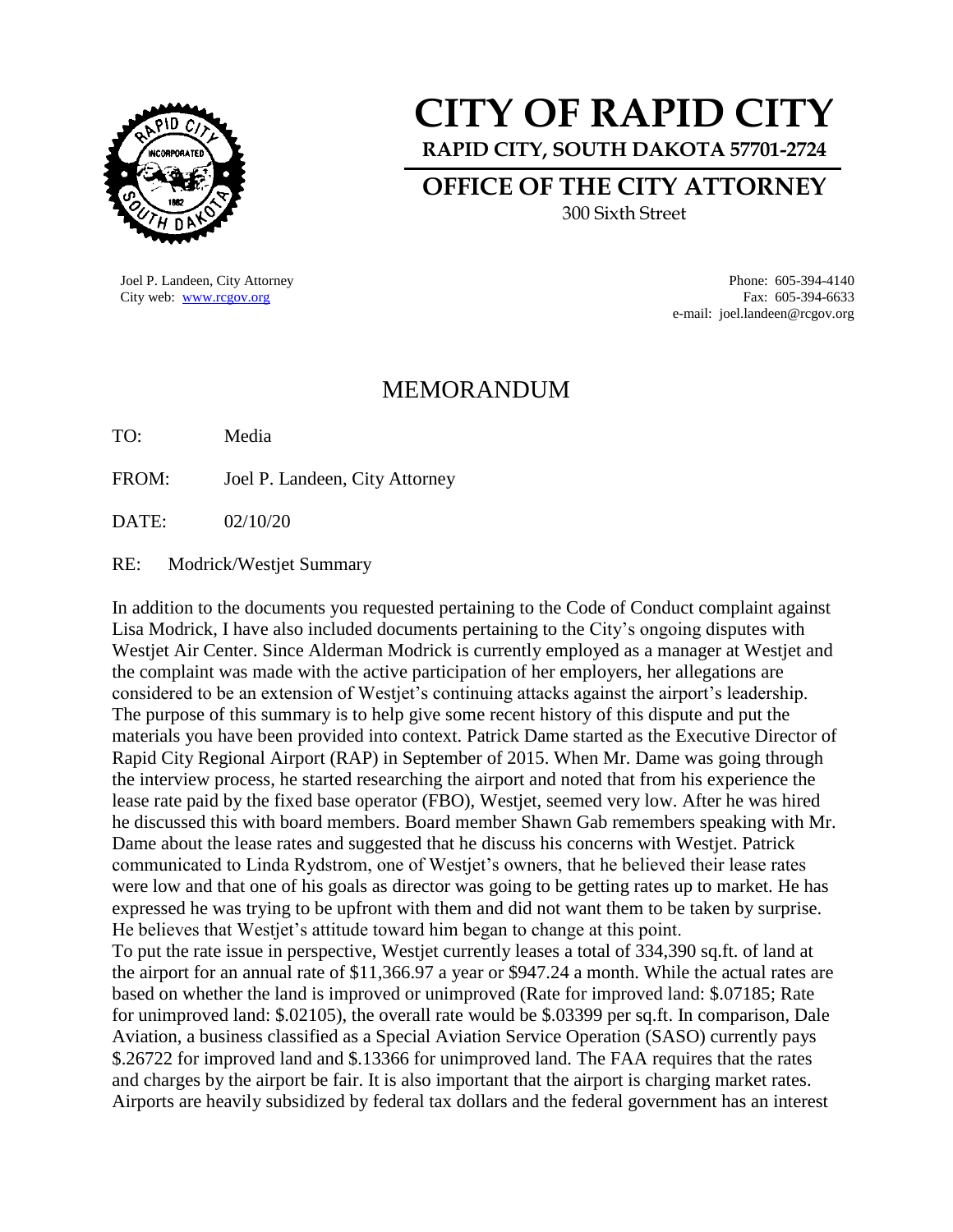in making sure airports are generating the amount of revenue they are capable of producing so that they do not over rely on federal dollars. Another concern with rates that are too low is that it encourages tenants to hold on to land that is not being put to its maximum economic benefit and produces little economic consequence to the tenant for failure to develop the land or put it to a beneficial use. The fact that Westjet is charged next to nothing for unimproved land is a perfect example of this principle. Of the land leased by Westjet, 85,198 sq.ft. is improved and 249,192 sq.ft. is unimproved. At the current rates (\$.02105), Westjet pays \$5,245.49 a year (\$437.12 a month) for hundreds of thousands of sq.ft. of land that is not being developed and which the airport has no ability to lease to someone who might want to put the land to a beneficial use. Mr. Dame, with support of the board, has made it a priority to address the issues with the lease rates being charged. Interestingly, Mrs. Modrick was on the Airport Board and served as President of the Board for two years during the time that the current lease rates were negotiated. The current lease agreement with Westjet states that the land rent *shall* be adjusted to a market rent every five years based on the findings of a rent study  $(\S 5.1.1.2 \& \S 5.1.2.1.1)$ . Consistent with the lease, the City commissioned a study of the rates to determine what the fair market rate should be. At the Airport Board meeting on the  $28<sup>th</sup>$  the findings of this study were presented to the Board and public, and were consistent with Mr. Dame's assessment that the lease rates paid by Westjet are currently far below a fair market rate.

Mr. Dame made it about a year before difficulties with Westjet started to ramp up. This is a timeline/summary of those disputes:

#### **Alleged Spill at Fuel Farm (September 2016 – April 2018)**

 $\overline{a}$ 

On September 24, 2016, a retired Rapid City Fire Fighter who had been based at the airport went to the on-site fuel farm to collect waste fuel which he used to heat his home shop and reported what he believed to be fuel contamination in the ground surrounding Westjet's fuel tanks. It is widely known that he has collected this waste fuel for a number of years and it has never been an issue. He had access to the fuel farm through his general aviation badge. Westjet asserts that the City was the cause of this dispute because we let Mr. Reishus into the fuel farm by granting him improper access. The City disagrees with Westjet's assertion. Airport staff investigated and determined the ground did appear to be wet and smelled of petroleum and informed Westjet. Westjet was asked to initiate containment procedures, but refused. The City conducted testing at its own expense to determine if there was a fuel leak or contamination and ultimately concluded there had been no spill and there was no contamination. Westjet informed the City in early 2017 that it believed it should be reimbursed for the expenses incurred (mostly attorney's fees & travel) in connection with this event and that the City had damaged its reputation. Westjet also raised a number of other issues.<sup>1</sup> The parties began negotiating a resolution to the dispute throughout the rest of the year. While the City did not believe it had any legal liability, the Airport Board wanted to smooth over the relationship and try to move on from the dispute and was willing to pay Westjet for some of its expenses and also make improvements to the fuel farm in order to do so. The parties seemed close to a resolution of the claim in early 2018 when Westjet decided to file a claim that it was the victim of a hostile environment based on sex due to

<sup>&</sup>lt;sup>1</sup> One being the inappropriate Sensitive Security Information (SSI) Cover sheet which I have included in the documents you were provided. Also included is an email from Patrick Dame which shows that the TSA found the same cover sheet online and also used it by mistake.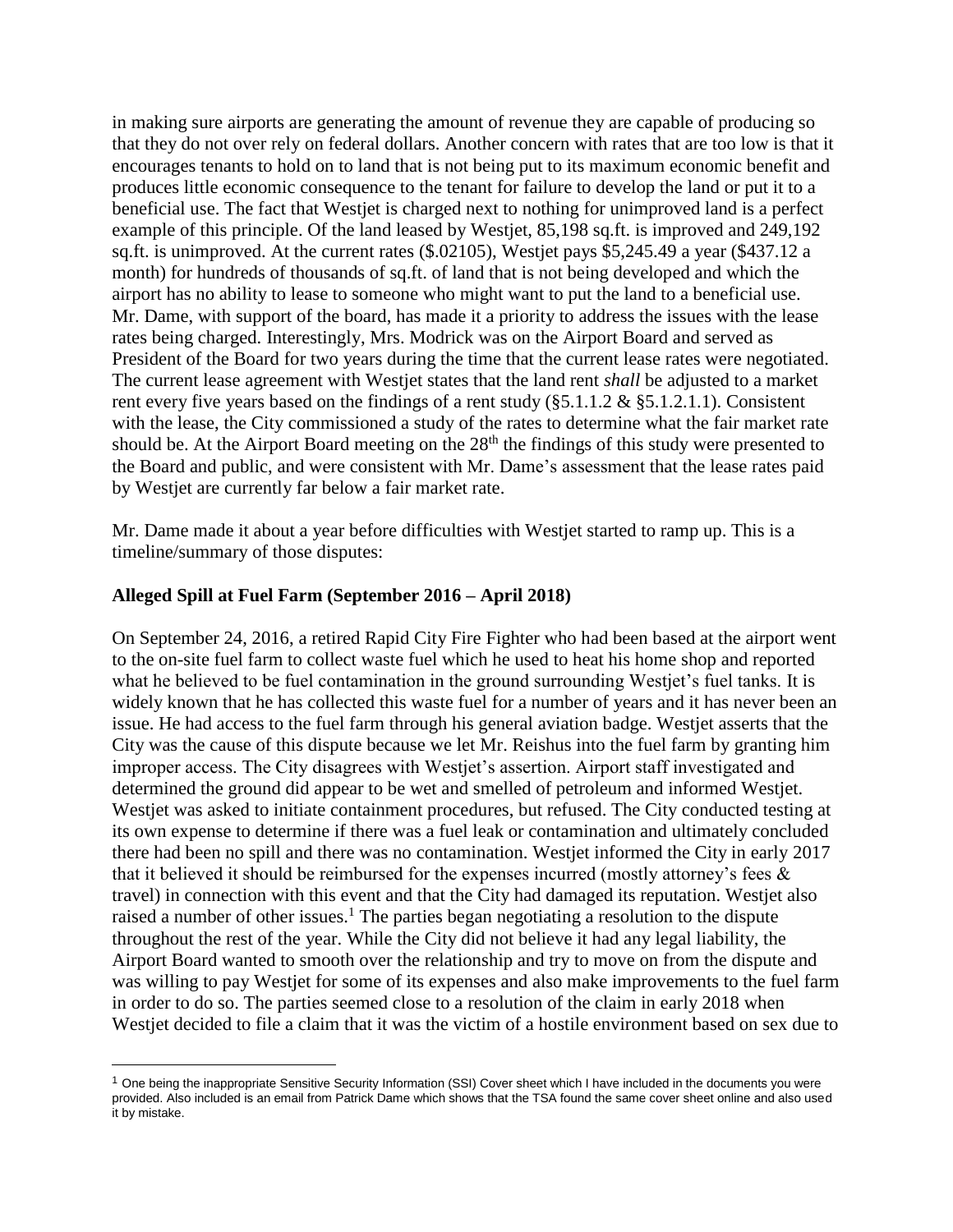the actions of Mr. Dame. Despite this claim, the parties continued to negotiate. However, Westjet rejected the City's last offer and made a counter offer which among other things required Mr. Dame to admit to, and apologize for, engaging in harassment which he vehemently denies occurred. Westjet made clear it would drop its official complaint of discrimination if the City agreed to its terms. Believing that the discrimination claim was without any merit and Westjet had filed it to gain leverage in the settlement negotiations, the City withdrew its previous offer and suspended negotiations. No further settlement discussions have occurred since that time. Despite Westjet's threats to sue the City over this matter, they have failed to do so and the statute of limitations on any tort based claims expired earlier this month. Westjet could still theoretically bring a claim based on contract issues for a few more years.

#### **Sex Discrimination Claim & Retaliation Claim (February 2018 – Early 2019)**

Westjet's claims and the City's response are well laid out in the documents provided. These include the City's original response to the allegations and the FAA's decision concluding that Westjet had failed to demonstrate that any issues it was having at the airport were based on illegal discrimination. During the course of this investigation Westjet also claimed that it was the victim of retaliation based on its complaint. I have included the City's response to this claim and the FAA decision that Westjet had failed to prove retaliation.<sup>2</sup> When Westjet received the decision closing out the original complaint it requested a formal reconsideration. This process resulted in the decision rejecting Westjet's complaint being upheld. This all concluded in early 2019.

### **Fuel Farm – Envoy Audit (May 2018 – January 2019)**

 $\overline{a}$ 

Westjet requested that they be placed on the May 8, 2018 Airport Board agenda to address concerns about the safety of the fuel farm based on the audit they received from Envoy Air, Inc. (American Airlines ground handler). While the audit did identify several concerns, it clearly identified the "risk level" of those items as "minor" and the "risk level" posed by those items as "acceptable." The City conducted an inspection based on Westjet's concerns and did take some of the actions requested, including improvements to the gate area to narrow the gap between the gate and the ground. Despite the City's actions, Westjet continued to raise issues with the security of the fuel farm throughout 2018. This culminated in Mr. Dame's memo to the Board dated January 16, 2019. The conclusion contained in that memo is based on the fact Westjet would pay \$101.46 to lease the space for its tanks in the fuel farm for 2019 and if they truly believed the fuel farm was unsecure they could certainly invest their own money to improve the security around their fuel tanks. If Westjet chose not to improve the security of its fuel tanks for itself, he could not support expending tens of thousands of tax payer dollars to satisfy their demands when the fuel farm was in compliance with all regulations and Westjet paid virtually nothing for its leased space.

 $2$  The FAA's letter closing out the retaliation claim mentions the denial of the records request and states that it will consider that issue separately. I have included the records request so you can see what happened. When the FAA was provided the documentation from the State of South Dakota showing that the City's denial was proper, it verbally informed the City no further action on the matter would be taken.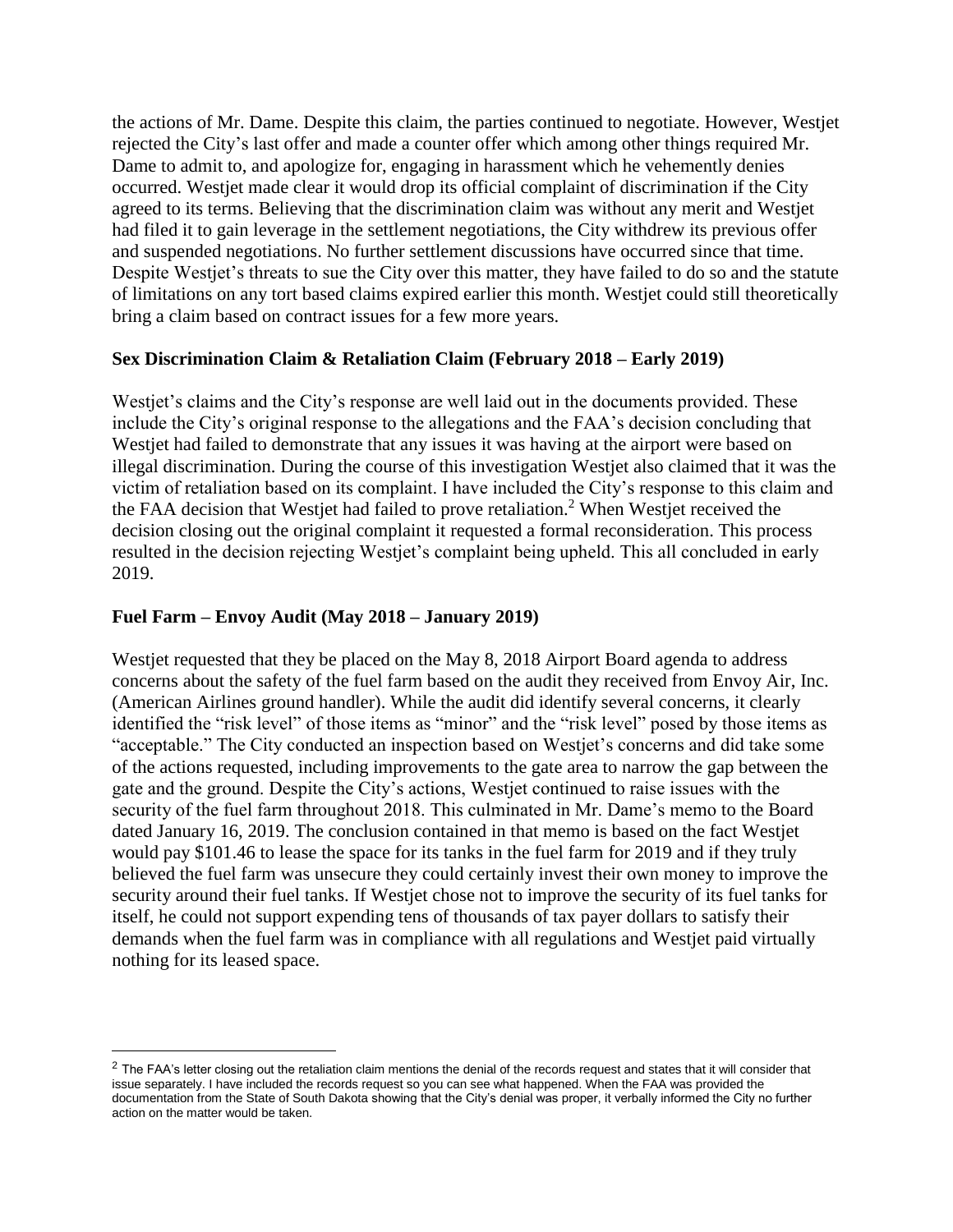#### **FAA Investigation – Safety Concerns from Westjet (December 2018 – March 2019)**

The City received a letter of investigation from the FAA on December 21, 2018. This investigation was based on a complaint filed by Westjet. It raised four issues: 1) an incident involving a small aircraft where a NOTAM should have been issued, but was not; 2) concerns over the closure of the crosswind runway; 3) allegation that the airport failed to follow its emergency contingency plan related to a diversion of a California Pacific flight<sup>3</sup>; and 4) safety of the fuel farm. The closeout letter from the FAA did express concerns about the length of the closure of the crosswind runway and the mistake which allowed the NOTAM for this runway to expire when the runway was not available, but also found that the airport's response to this issue and the retraining the airport did on NOTAM's was sufficient to address the FAA's concerns. On the balance of the complaints the FAA found that the airport acted in compliance with federal regulations and its policies.

#### **Whitelock Discrimination Complaint (June 2019 – January 2020)**

I have included this complaint because shortly after his employment with the City ended, Mr. Whitelock went to work for Westjet. The law firm representing him also happens to be the same law firm that is representing Westjet. The City was notified on January 28, 2020, that the EEOC did not find there was sufficient evidence of discrimination for the agency to further pursue his claim.

#### **Hangar Demolition (October 2019 – Present)**

 $\overline{a}$ 

In early October airport staff noticed that people were removing siding material from an old hangar leased by Westjet. Everyone is aware that the hangar was going to be demolished and both parties wanted to see the hangar taken down. However, the Airport Board had never approved the demolition as required by the lease, nor had the FAA issued the Categorical Exclusion (CATEX) which was required before demolition could start. Mr. Dame reached out to Westjet to let them know they needed to stop demolition and wait for the necessary approvals. He also reached out in order to let them know that if they wanted he could put the demolition authorization on the board agenda for the following week to speed up the process and not unnecessarily delay the demolition of the hangar. He initially spoke with Miranda Maleki about the matter, but she was unsure of what to do and informed him that Linda and Don were at Mayo and she needed to talk to Linda. A short time later Linda called and was very upset. Mr. Dame explained the situation, but also made clear to Linda that he understood they needed to deal with whatever was going on at Mayo and they could resolve this when they returned. Westjet has subsequently characterized these conversations as hostile, but there is audio of both calls that proves this characterization is not accurate. Based on the long history of disputes with Westjet, one of my assistants drafted a letter to put Westjet on notice of what the City believed was a

 $3$  It is not really covered in the documentation, but there is a reason why California Pacific would have wanted to go to the Westjet terminal rather than the main terminal. The airline did traditional "charters" but also did contract work for other carriers flying scheduled routes. If they are flying a scheduled route they should have gone to the terminal, but the passengers would also need to go through screening if they left. If it is a charter they could disembark and reload the plane without dealing with TSA. Apparently they have previously claimed that a flight was a charter at other airports when really it was scheduled service so they could avoid this issue. This flight was scheduled service to Pierre and we suspect the airline was playing a similar game in this situation. This incident also drew the attention of the TSA, but the airline went out of business shortly after the situation in Rapid City, so I do not believe anything came of it.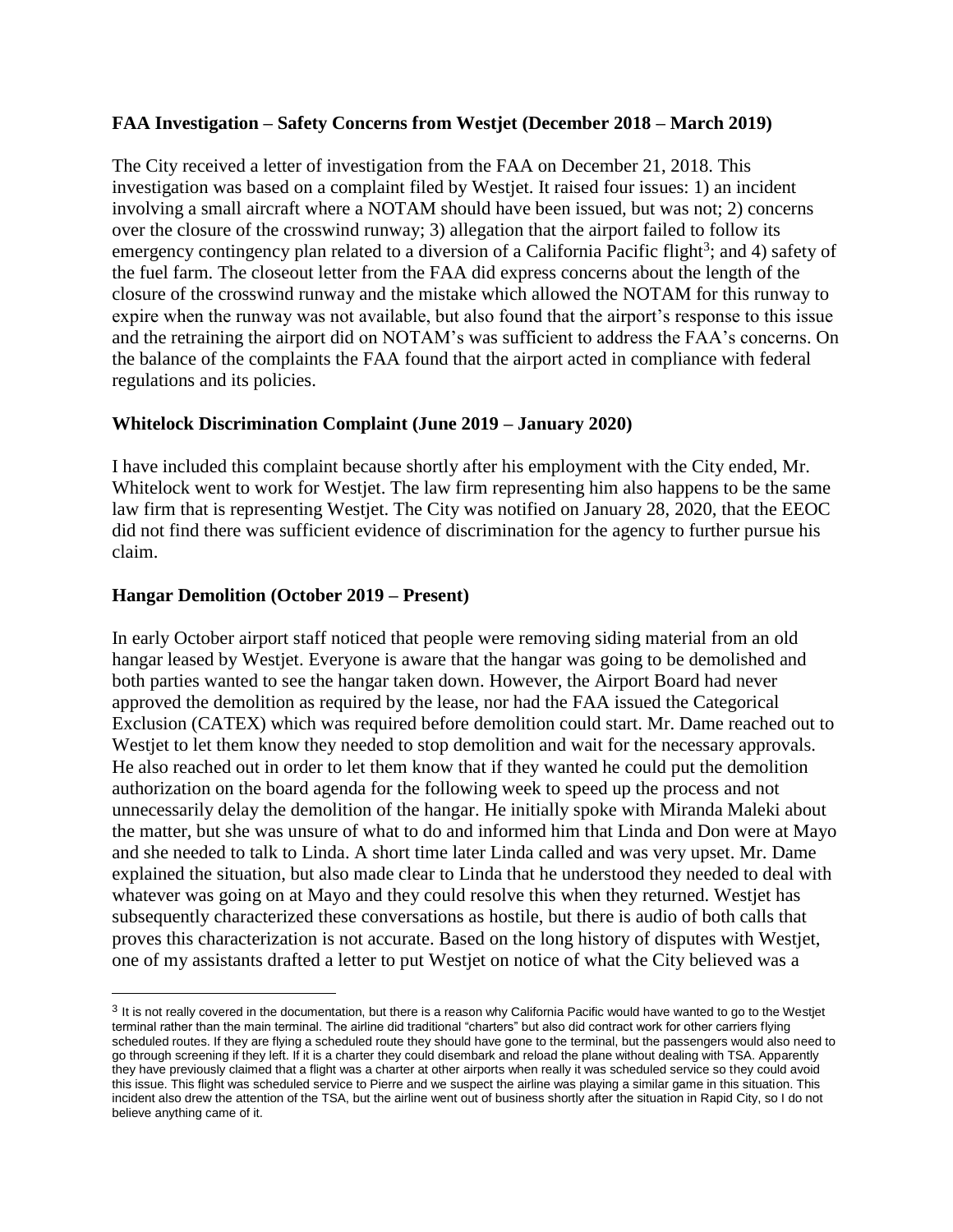breach of its lease in order to document the fact and outline next steps. Despite Westjet's characterization of the letter, it makes clear that the City is willing to work with Westjet to resolve the issue and cure the breach. Westjet was subsequently put on the following weeks board agenda, received approval from the board to demolish the hangars, and upon issue of the CATEX proceeded with the demolition. Once the breach had been cured, my office sent Westjet notice that the City considered that the breach was cured and they were in compliance with their lease. Westjet takes issue with the fact that the Board did not "approve" the letter stating that the airport believed they were in breach of their lease before the letter was sent. The airport staff is not required to get formal Board approval before putting a tenant on notice of a potential breach. The Airport Board meets once a month. It is ridiculous to think that the airport would need to wait a month or more to let a tenant know if they are breaching their lease.<sup>4</sup> The airport staff has notified tenants of breaches in the past without board approval. Granted, most of these did not come from the City Attorney's Office, but based on the history, it was decided at the time that the letter should come from my office rather than airport staff. If Westjet had failed to comply and the airport needed to take legal action, then staff would have needed board approval. Westjet has since insisted that the airport make clear they were never in breach of their lease and pay the costs and expenses they incurred in dealing with the City's claim that they were in breach. When the City refused to agree to their demands, they filed a notice of claim with the City.

#### **Hangar Damage Caused by Airport Staff (October 2019 - Present)**

During a snow event in October, one of Westjet's hangars was damaged during snow removal operations. Ironically, the damaged hangar is the same one that was the subject of the previous issue and has since been demolished. Westjet characterizes this incident as the "hit & run." While it appears the employee did report the incident, there was some confusion and clearly the accident was not properly documented at the time. After reviewing the incident, airport management has changed the reporting and documentation policy in an effort to prevent a similar situation from happening in the future. Westjet has made claims it is entitled to damages for the incident, but has yet to submit any documentation supporting their claim, or outlining how much they believe they are entitled to for the damage to the now demolished hangar.

#### **Impact on Operations Staff (Summer 2019 – Present)**

 $\overline{a}$ 

Based on the issues with Westjet, the operations staff is reporting to management that they are hesitant to do or say anything to Westjet employees or address issues near Westjet. They believe that if they identify an issue, or interact with Westjet, that they will become a target and come under attack. The evidence these fears are not unfounded is found in the documentation of the issues Westjet has raised over a specific staff member starting this summer up until the present. When airport management decided it had risen to the level that HR should get involved, Westjet backed off briefly and said they did not want to push it that far. However, it has recently reignited over the incident where a door was left open. Somehow, a friendly email where Westjet was asked to remind its staff to close doors has been turned into a conspiracy by airport staff to defame Westjet.

<sup>&</sup>lt;sup>4</sup> For the record staff was in contact with board leadership regarding the issue and the Board leadership was also aware of what staff was doing.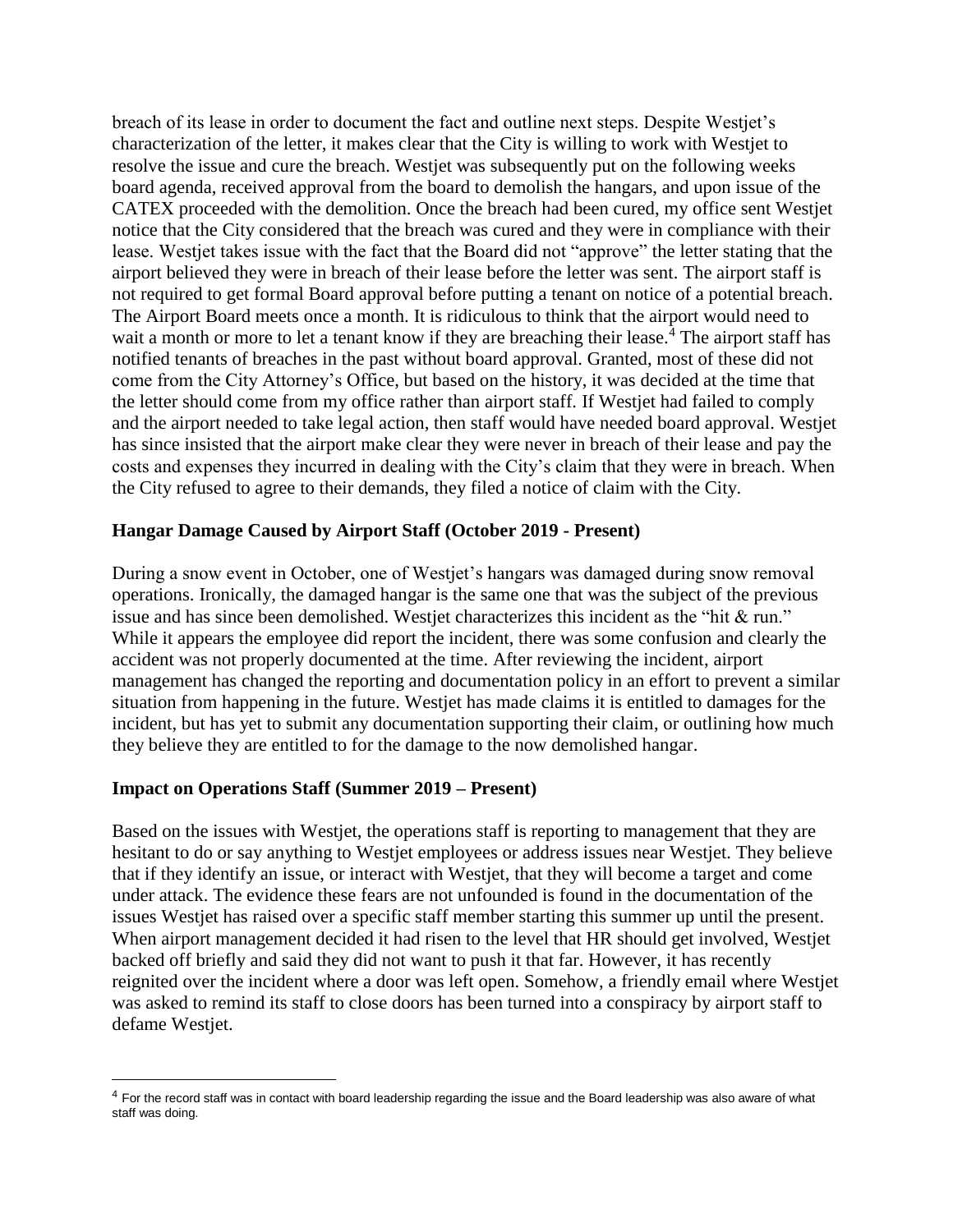#### **Westjet & Modrick Allegations (Fall 2019 – Present)**

Lisa Modrick started working at Westjet as Director of Operations in October 2019. Since that time word has gotten back to the airport management that Westjet and Mrs. Modrick are seeking to stir up the tenants against management. She has also been stating to various people, including the Mayor, that there are major issues at the airport with its management and the tenants are dissatisfied, but they are too scared to say anything. According to Mrs. Modrick Westjet is out in front because the tenants are all coming to them and they are in a position to do something about it. This culminated in rumors that Westjet was telling media and others to show up at the Airport Board meeting on January 28<sup>th</sup> where substantial allegations would be revealed. As a member of the City Council, it is concerning that Mrs. Modrick would be withholding such concerns thus preventing the City from properly investigating them and would instead seem to be facilitating the revelation of unsubstantiated allegations, likely directed at Mr. Dame, in a manner that is meant to damage and embarrass him while also preventing him from defending himself or responding. In an effort to get to the bottom of the issue, the Mayor tasked HR with doing a review of the airport culture in the terminal building. This report concluded the widespread dissatisfaction among the tenants reported by Westjet and Mrs. Modrick does not appear to be accurate.

In addition, to the above issues, Mrs. Modrick contacted the Mayor on January 2<sup>nd</sup> to inform him she had something very serious to discuss. She claimed that he had been threatened by Darren Haar, the President of the Airport Board. Based on their conversation, the Mayor assumed this had just happened, but learned through the course of the call that this "threat" had actually occurred almost 3 weeks earlier on December  $10<sup>th</sup>$ . The Mayor asked when they could get together to discuss the matter and Mrs. Modrick indicated that she was going on vacation for two weeks and they could meet when she returned. The Mayor expressed that if this was a serious as she was claiming he was not comfortable waiting that long and he would prefer to meet before she left so if necessary he could address it immediately. The Mayor met with Mrs. Modrick, her husband, the Rydstrom's, and Westjet's attorney January 6<sup>th</sup> at City Hall. Also present for this meeting was Police Chief Karl Jegeris and Jess Rogers from the City Attorney's Office. Mrs. Modrick specifically requested that Chief Jegeris, or the Assistant Chief, be present at the meeting due to the serious nature of the threat and the concern she had over her safety. Mrs. Modrick told those assembled that she had met with Mr. Haar on the afternoon of December  $10<sup>th</sup>$ at the Chamber of Commerce offices located in the Rushmore Plaza Civic Center. They met in the Chamber's conference room. The nature of the threat and Mrs. Modrick's allegations can be heard on the recording which has been provided. This meeting was on the same night as the Chamber's annual Christmas party and after the meeting was over she went to the party. Mrs. Modrick stated that she was relieved to be in the party where there were a number of people, that she went to the back of the room and got some water and sat down by herself in order to write down what had occurred while it was still fresh in her memory because she was so disturbed by it.<sup>5</sup> In addition to the allegations made by Mrs. Modrick, the representatives of Westjet claimed this was the greatest threat in the history of their business and they were so concerned they had

 $\overline{a}$ 

 $5$  The Mayor saw Mrs. Modrick at the Christmas party, but she did not approach him to speak about the incident or anything else.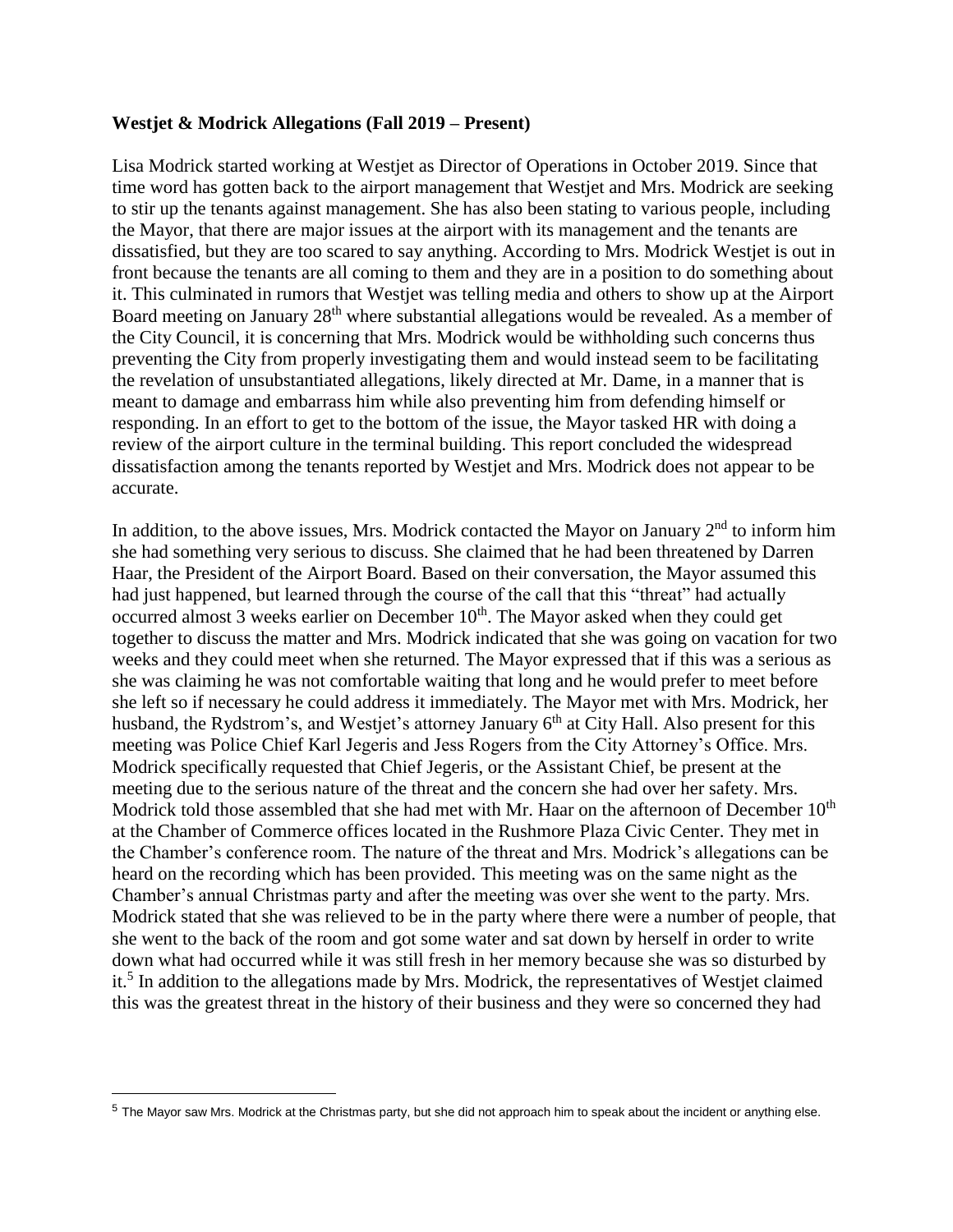sent their daughter out of town and did not want her to return.<sup>6</sup> They further informed the Mayor that they talked to the TSA and were told this could be considered a threat against civil aviation so they had also contacted the FBI.<sup>7</sup> Since he became aware of the allegations the Mayor did touch base with Mr. Haar and ask him what was going on, at which point Mr. Haar indicated to the Mayor he had recorded the entire meeting with Mrs. Modrick. After listening to Mrs. Modrick and Westjet outline the allegations of the threat against them and their concerns, he informed them that the good news was the conversation had been recorded and he should be able to get to the bottom of this quickly. At this point, the mood noticeably changed and Mrs. Modrick's group became clearly upset. Jess Rogers later listened to the recording of the conversation between Mrs. Modrick and Mr. Haar and prepared a report for the Mayor analyzing the allegations. After reviewing the report the Mayor also listened to the recording of the conversation.<sup>8</sup> Based on his review of the conversation the Mayor has concluded that no reasonable person could believe the conversation between Mr. Haar and Mrs. Modrick constituted a threat and that the differences between Mrs. Modrick's allegations and characterization of the conversation are so far from the reality that it is hard to reach any conclusion other than it is an outright fabrication. The Mayor met with Mrs. Modrick on January 28<sup>th</sup> and conveyed to her directly his assessment of her complaint. Since Mrs. Modrick is currently employed by Westjet and the owners of Westjet along with their attorney were actively involved in making this complaint, he has also sent a letter to Westjet outlining his findings and overall concern with Westjet's continued pattern of attacking the airport and its leadership.

In addition to the specific disputes I have identified, there is just a general attitude of hostility emanating from Westjet towards Patrick Dame. The Rydstrom's have told the Mayor and others, including members of the Airport Board, that their ultimate objective is to get Mr. Dame fired. Westjet is constantly playing down any positive accomplishments or news stories from the airport and promoting negative stories, or stories they believe will damage Mr. Dame's reputation. According to Westjet, any record that is broken, new service that is added, or anything positive that happens occurs in spite of Mr. Dame even though he has now been the executive director for over four years. During Mrs. Modrick's conversation with Mr. Haar, she goes so far as to take credit for the additional air service Rapid City has obtained based on her previous service on the Board. Everything the airport has accomplished over the last four years is apparently all due to luck and the efforts of everyone who proceeded Mr. Dame. While this view may be understandable if the airport's recent success had occurred within a few months of him taking over, after four plus years of being in charge it seems ridiculous to think he should not receive the credit he is due for the successes the airport has achieved over the last few years. The Mayor, a majority of the Council, the Airport Board, and many community leaders recognize the job he has done at the airport and have refused to buckle to the pressure from Westjet to have him fired. Everything he has been able to accomplish is even more impressive considering he has done so despite the difficult circumstances and constant distractions created by Westjet during his tenure as the airport's director. Having been unable to get Mr. Dame fired, it is virtually

 $\overline{a}$ 

 $6$  Their daughter's FB page indicates that she currently lives in Chandler AZ. There is also a post from Dec. 16, 2019 where she indicates the last two months have been quite an adventure as she has taken a part time job with a company flying corporate clients, presumably based out of AZ.

 $<sup>7</sup>$  It is our understanding that Mrs. Modrick has in fact given a statement to the FBI.</sup>

<sup>&</sup>lt;sup>8</sup> The recording of the conversation is not currently in the City's possession. The recording is currently in the possession of Mr. Haar's attorney David Lust. Mr. Haar has indicated he would be willing to allow the Journal to listen to the recording at his attorney's office.